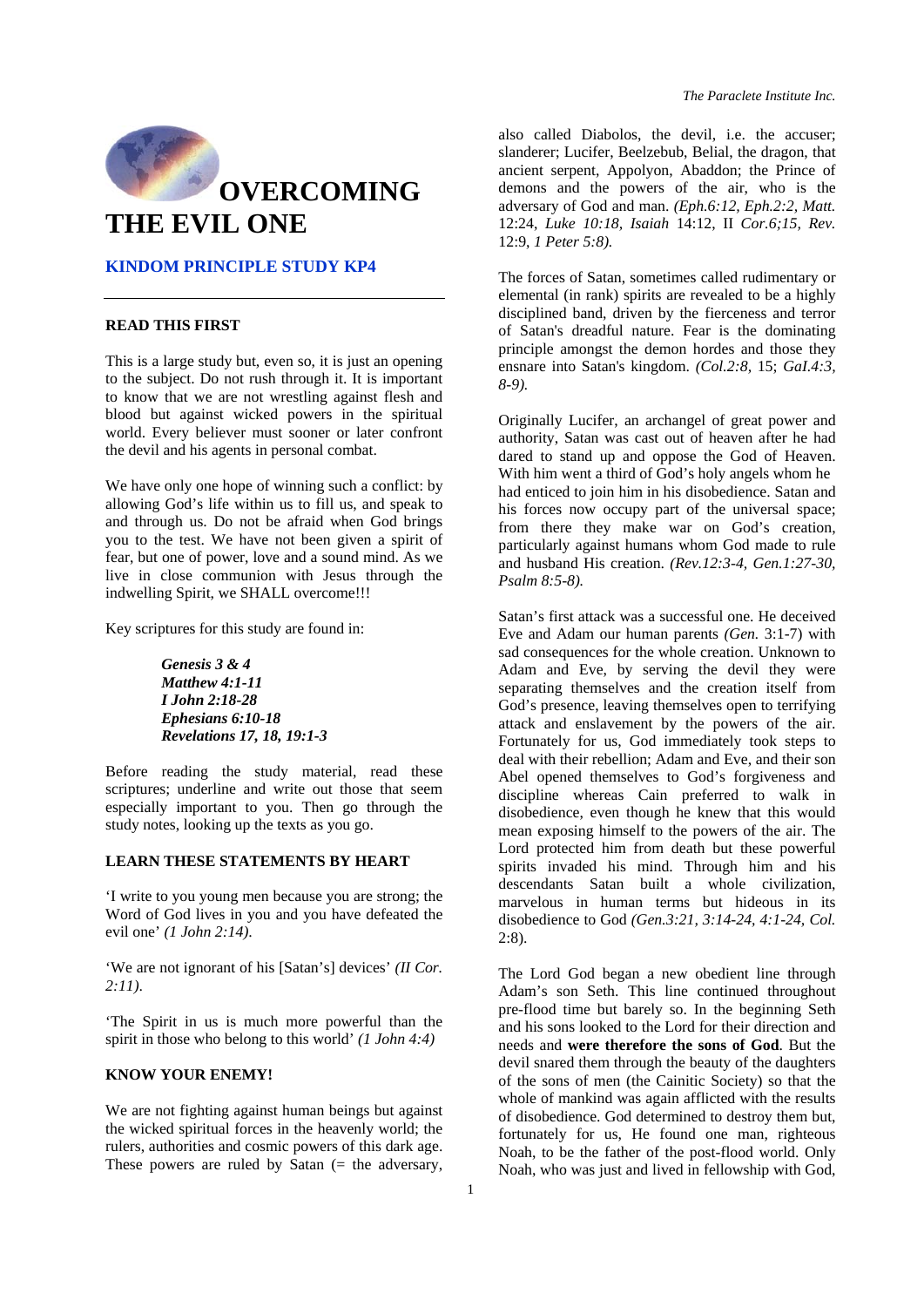and those under his covering (his wife and three sons and their wives) escaped the total destruction which God wrought on the earth by water *(Gen.4:25-26, 5:1-32, 6:1-8, 6:9-22, 7:1-24,8:1-22,9:1-19)*.

But even beyond the flood, Satan found his man. This man was Cush, Ham's son, the father of the Ethiopians. He was the founder of Babylon/Babel. Through Cush, his wife Semiramis and their son Nimrod, Satan developed a grand design to defeat God's purposes. The plans were perfected by Semiramis and Nimrod, whom she married incestuously after Cush's death. All of the intricate patterns of evil in the world today had their beginning in Babel based on the principles developed by this depraved trio. The mysteries developed in Babylon now permeate every part of human society, even the society of the church of Jesus our Liberator! *(Gen.10:6, 10:8-12).* 

The history of man's involvement in the occult mysteries of Babylon is well documented in historical writings. The Bible is not expansive in its explanations but it often refers to the presence of the mysteries as a force opposing God. As example, consider these references to the names and synonyms of the 'fathers of the gods' in scripture:

**Cush** (Khus = Chaos) is also Bel (the confounder), Merodach (the great rebel), Mars, Hermes (i.e. son of Ham (NB Hermeneutics the study of languages), Mercury, Moloch, Vulcan, Mephistos. *(Jer.50:2, Is.46:1, Gen.11:1-9, Amos* 5:26, *Lev.* 18:21, *20:2, I Kings* 11:7, *II Kings 23:10, Jer.32:35, Acts 7:43).* 

Semiramis is also Beltis (queen of heaven), Ashtoreth and Astarte  $(=$  Easter), Cybele (Asia), Isis (Egypt), Rhea, Dianna (Artemis) of the Ephesians, mother of the gods, the May Queen (mother's day), Fortuna (Rome), Irene (Greece), Shing Moo (Tibet, China, Japan), etc. *(Jer.44:15-30, Judges 2:13,10;6, I Sam. 12:10, 31:10, Acts 19:27-34).* 

**Nimrod** is also Ninus, Nebo, Baal, Kronos (the horned one), Saturn, Horus/Osiris (Egypt), Tammuz, Bacchus (the lamented one), Dagon (the fish god of Philistia), Ala Mahozine (the god of fortifications). *(Judges* 16:23, *I Sam.* 5:3-4, *I Chron.10:10*).

So virulent are the vile practices of Babylon that even its appendages are to be shunned by God's people. In the days of Israel's possessing of the promised land, the local inhabitants were totally depraved by the Babylonian/Chaldean system and it was God's will that they be destroyed to the last man - otherwise they would have infected the 'people of God'. Note the problems at Ai, where Achan took a Babylonian garment. Also note the penalty that Saul paid for disobeying God's command. Even Solomon 'went after Astarte' and Israel as a nation suffering terrible consequences as a result - a divided kingdom at the mercy of the queen of heaven. Thereafter followed total depravity in God's special people Israel and Judah and this led inevitably to the destruction of these kingdoms, the temple, national identity and life. *(Joshua 7:10-26, Deut.25:17-19, I Sam. 15:9-11, I Kings 11:5,33, II Kings* 23;13, *Jer.44:15-30, Ezek.16:15,* 34, 8:5-16, *etc., II Kings 24).* 

The restoration of the Kingdom of Judah under Zerubbabel and Joshua saw the walls of Jerusalem and the temple rebuilt but never again to its former glory. Then followed the longest silence from the throne of heaven in human history; 400 years without one word from the God of Israel. But God had prepared His master-stroke. In His own time He sent forth His righteous branch, the Deliverer of men's souls, His Son, Jesus who we know as the Messiah/Christ (the anointed one) *(Neh..1* & 2, *etc., Ezra* 3:8-13, *Haggai* 1 & 2, *Zech.4:1-14, 3:1-10 etc., Zech 3:8,9:9,11:13-14 etc.).* 

When God finally took action against the adversary he invaded the world with a baby!!! But this was no ordinary baby; this was the Logos (the Word, the one with all the information) made flesh. Through Him, God would show that all the power of the enemy was as nothing before Him, not even being able to overcome a baby if that baby had God's life within Him. *(John 1:1-14).*

## **JESUS OUR LIBERATOR – GOD'S CHAMPION AND CAPTAIN OF THE HOST OF HEAVEN, THE KING OF KINGS AND LORD OF LORDS**

When God sent His Son into the world He sent the one whom He had promised at the first sign of man's disobedience. 'The woman's seed shall crush your head and you will bite His heel' *(Gen.* 3:15). He could have sent the host of heaven to destroy the devil at any time but He chose to give that authority to one born of a woman - and that one was Jesus.

God did not hide His program; He announced it with a heavenly choir, blazing it across the sky in song. He revealed it to shepherds and to wise men. The devil found a man evil enough to destroy innocent babies but God spoke to Jesus's human parents and they escaped into Egypt, finally settling in Nazareth in Galilee. *(Luke* 2:8-14, *Matt.2:1-12, 16-18, 19-23).*

From there the devil bided his time. His next approach came immediately after Jesus's baptism in water where God declared Him 'My Son'. Satan attempted to win Jesus to his camp with three temptations: (1) to break the rules of His humanity and Sonship, (2) to put God to the test, and, finally (3)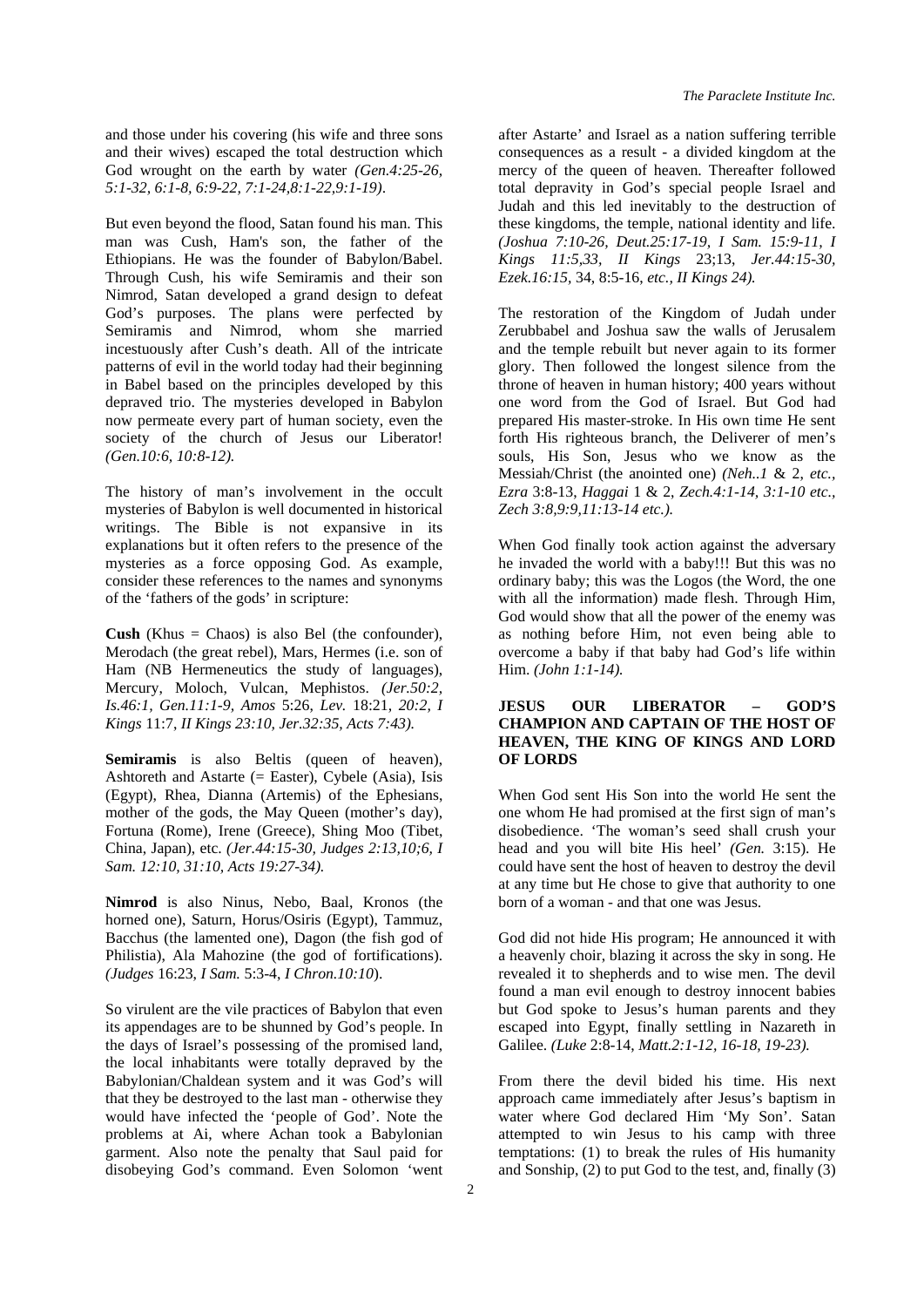to offer Him second place in his kingdom! Satan had to do this because, unlike us who were born into the tribe of Adam and inherited his death, Jesus had never been in the enemy's camp. It was of the greatest importance that Jesus, God's champion, be conceived by the Holy Spirit in the womb of a virgin. Otherwise, He could not be our deliverer. We will see later that He had to be exchanged for us, and this would not be possible if He were already in the enemy's camp. *(Matt.4:11, 1:1-17, Luke 3:23-38, Matt. 1:18-25, Luke 1:26-38).* 

At the time of the temptations Jesus demonstrated that Satan may be easily overcome, even in times of great stress, by the Word of God (from within). This has important implications for the believer. There is no temptation that comes to us that is not the same as Jesus's temptations, in one form or another. We who have God's Word within us by the Holy Spirit can overcome the evil one in the same way that He did, by the Word of God fed to us by revelation of the Spirit. We, believing God's word as opposed to Satan's, speak out by faith and destroy the devil's argument! Praise the Lord! *(John 14:25, Matt. 10:19- 20).* 

From His baptism until His death Jesus continually showed His authority over the devil and his minions. His authority was such that even His disciples, not yet filled with the Holy Spirit, could cast out demons. But Jesus was not satisfied to just overcome the evil one; He planned to utterly destroy the devil's power so that we might be released from that power and be able to enter again into a righteous relationship with His/our Father. *(Matt.* 12:24-29, *Luke 10:17-18, Jer.31:11, II Cor.5:17-21).* 

To do this Jesus allowed Himself to be delivered up to death on a cross. He was not captured; He laid down His life willingly. What Jesus did in reconciliation is this: He offered Himself in exchange for the whole cosmos (universe) including all of humankind. The devil, knowing that no one could receive God's life except through the Son, thought this a good deal. If he could kill the Son then God's plan for all human-kind would be permanently and hopelessly frustrated. So Jesus became sine, i.e. separated from His Father, for us and we who were God's enemies were exchanged, made God's friends *(John 10:15, 17-18, Matt.21:33-41).* 

To exchange us for Jesus was Satan's greatest error, for in the grave Christ freed Himself from the power of the wicked spiritual rulers and authorities and Himself took them captive. He made a public spectacle of them by leading them as captives in His victory procession. Amen! *(Col.* 2:15).

Of course, on the cross, Jesus our Liberator did even

more than this. He also satisfied God's divine justice in that He paid the penalty for all of the disobedience in the world. Because of this God is always justified in forgiving us all of our sin; and in canceling the unfavourable record of our debts ... doing away with it completely!!!!!! What a Saviour! *(CoI. 2:13-14).* 

Today we are to see Satan and his hordes as Paul saw them, weak and pitiful, utterly defeated. In time, the devil and all who refuse to accept God's invitation to salvation in Jesus Christ will be cast out of His presence forever. *(Gal.4:9, Rev.20:10).* 

#### **OVERCOMING THE EVIL ONE IN THE LIFE OF THE BELIEVER**

If we are to be effective members of God's family and agents in the destruction of the works of the devil, we too, must learn to overcome the enemy. Remember that Satan is still unbound and is always our enemy. He is totally against us; he will kill us in cold blood if he possibly can. His prime attack is on our minds. He can, however, also invade our bodies causing sickness and distress, even living in our bodies if invited to do so. Fortunately, He *cannot at any time enter into the spirit of a man*; only the Holy Spirit can enter there. But even a spirit quickened believer can be invaded in his mind and body by Satan's forces if he allows it. Our only hope to escape these attacks is to allow God's Spirit to be released within us. This is the same Spirit that raised Jesus from the dead; it can also make our mortal bodies alive.

People outside of Christ have no such defense, although the veil between spirit and soul prevents Satan invading their spirit area. This veil must eventually be broken but only after God's Spirit has entered. God does it! *(I John* 3:8, *e.g. Matt.8:28-33, Luke* 11:24-26, *I John* 4:4, *Rom.8:11).* 

There are four principles associated with overcoming the evil one that we need to keep in mind:

We overcome him only as we keep ourselves in union with Jesus. As the Israelites in the wilderness had to remain under the cloud, so we must remain within the cloud of God's presence; otherwise we are exposed to the elemental spirits as Cain was. Above all, we are not to expose ourselves to involvement with activities that belong to the enemy's kingdom - false religion, the occult - as these bring drastic penalties into the life of a believer. If you have ever had involvement, particularly with seances, satan worship, taro cards, ouji boards or the like - seek prayer with mature brethren to make sure that the gaps in your armour have been closed; otherwise you may still be unwittingly exposing yourself to